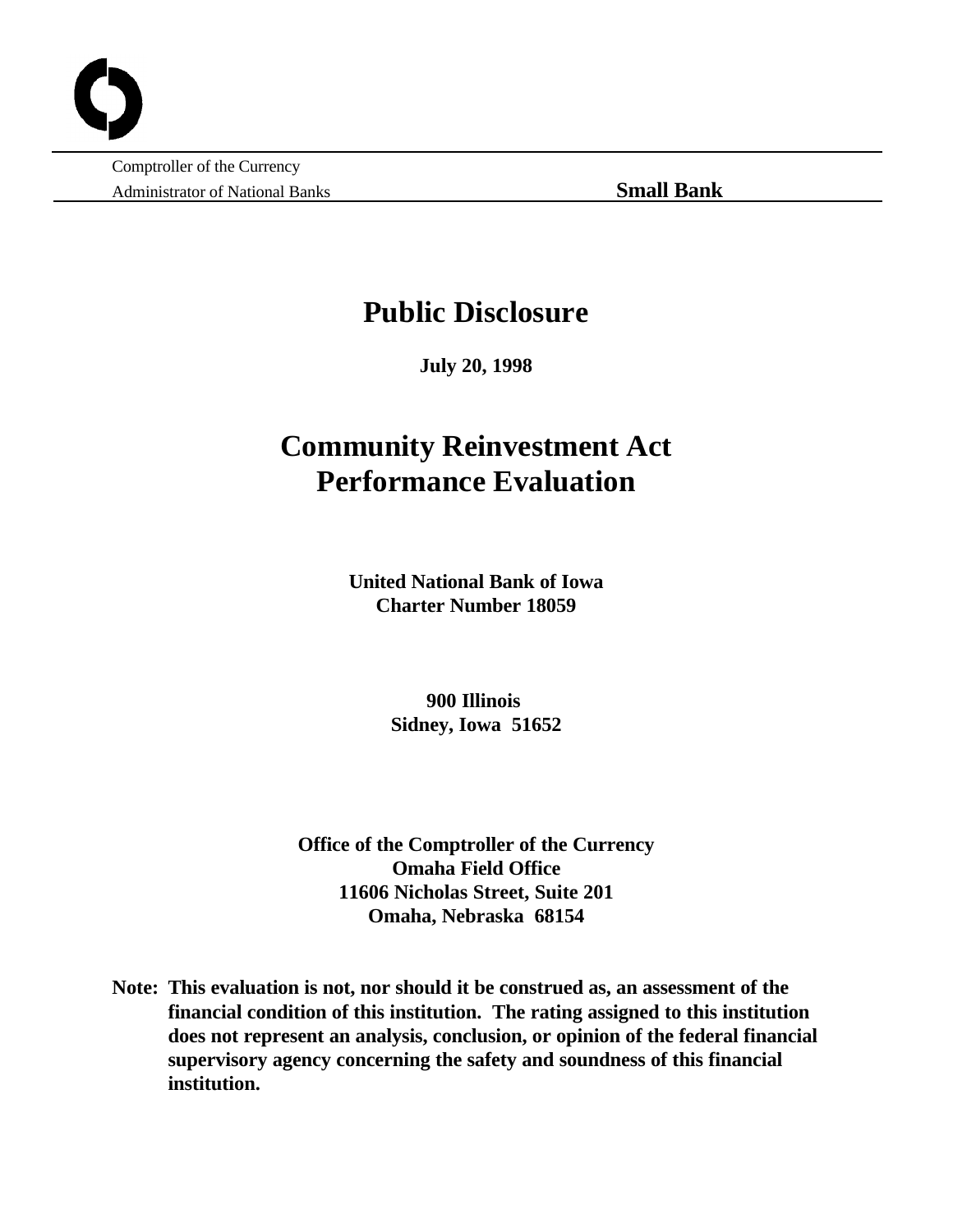### **General Information**

The Community Reinvestment Act (CRA) requires each federal financial supervisory agency to use its authority, when examining financial institutions subject to its supervision, to assess the institution's record of meeting the credit needs of its entire community, including low- and moderate-income neighborhoods, consistent with safe and sound operation of the institution. Upon conclusion of such examination, the agency must prepare a written evaluation of the institution's record of meeting the credit needs of its community.

This document is an evaluation of the CRA performance of **United National Bank of Iowa** prepared by The Office of the Comptroller of the Currency, as of July 20, 1998. The agency rates the CRA performance of an institution consistent with the provisions set forth in Appendix A to 12 C.F.R. Part 25.

**Institution's CRA Rating:** This institution is rated **satisfactory.** 

The bank's lending level is reasonable, given the institution's size, condition, and assessment areas credit needs. A substantial majority of the bank's loans are within the assessment area. Lending to farms of different sizes and borrowers of different income levels is reasonable. The geographic distribution of loans reflects a reasonable dispersion throughout the assessment area. Examiners did not detect illegal discrimination or disparate treatment of applicants. The bank has no written complaints related to their CRA performance.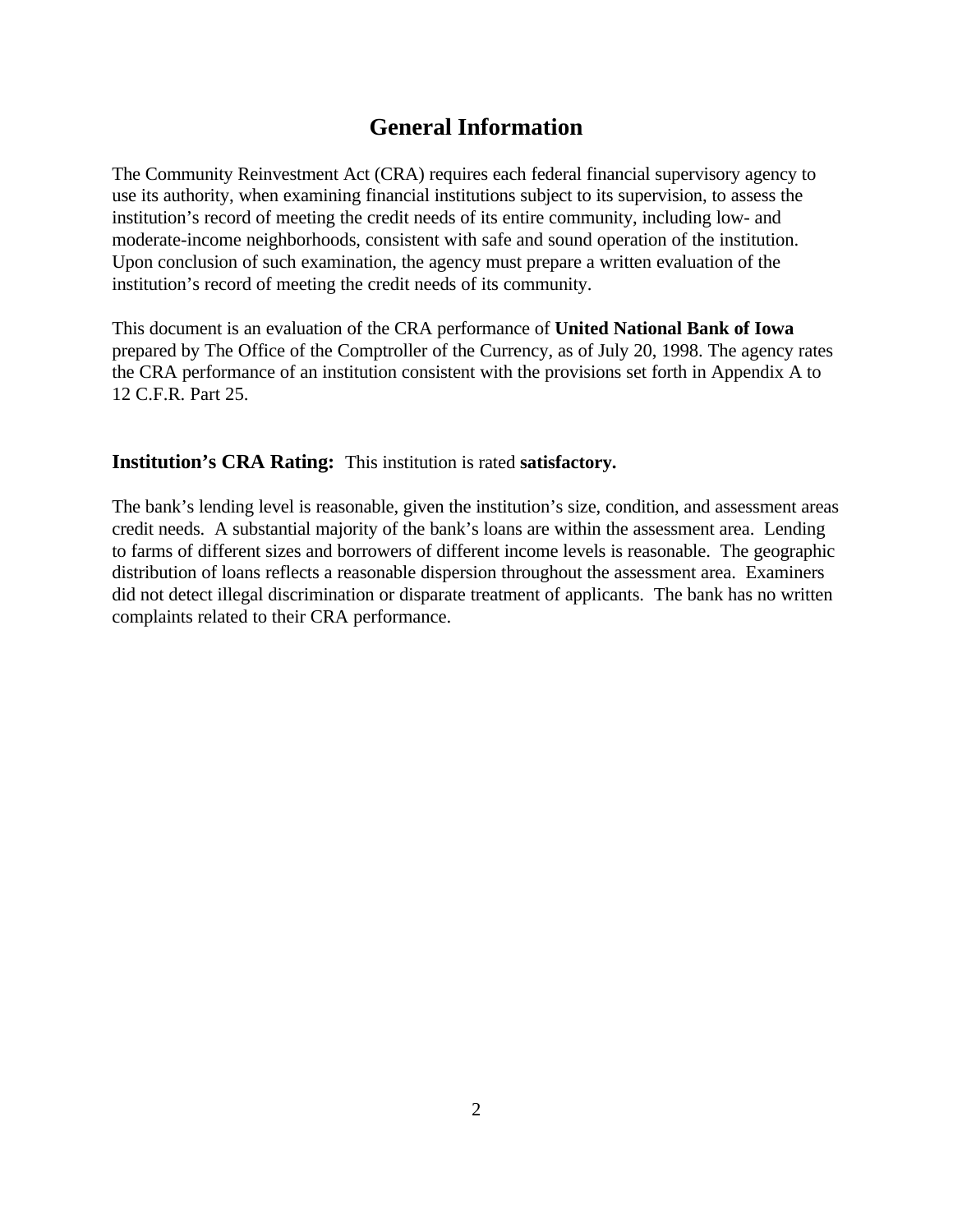#### **Description of Institution**

United National Bank of Iowa (UNBI) is a \$31 million financial institution located in Sidney, Iowa, an agricultural community located in southwestern Iowa. UNBI also has two branches, one in Bedford, 65 miles east and a second in Thurman, 9 miles northwest of Sidney. Lending services are offered at the Sidney and Bedford locations.

Thurman State Corporation, a one-bank holding company, owns 97% of UNBI. There are no legal or financial impediments limiting the bank's ability to meet the area's credit needs.

On June 30, 1998, UNBI's loan portfolio comprised 74% of total assets. The bank's primary credit products are agricultural and residential real estate loans. These products comprise 67% of outstanding loans by dollar volume. The table below details the loan portfolio by outstanding loan volume and number of loans.

|                                    | % of Outstanding Loans<br>by Dollar | % of Outstanding Loans<br>by Number |  |
|------------------------------------|-------------------------------------|-------------------------------------|--|
| Agricultural                       | 46.51%                              | 25.69%                              |  |
| Residential Real Estate            | 20.68%                              | 15.50%                              |  |
| Consumer Instalment                | 11.62%                              | 44.41%                              |  |
| <b>Commercial</b>                  | 16.99%                              | 12.95%                              |  |
| Nonfarm Nonresidential Real Estate | 4.20%                               | 1.45%                               |  |

UNBI was rated "Satisfactory" at the last CRA examination, May 8, 1996.

#### **Description of United National Bank of Iowa's Assessment Area**

The assessment areas meet the requirements of CRA. The assessment areas do not exclude lowor moderate-income tracts and include whole Block Numbering Areas (BNA). The bank has defined two separate assessment areas. The first assessment area is Fremont County (BNA # 9701, 9702 and 9703). The Sidney and the Thurman locations are in this assessment area. The second is Taylor County (BNA # 9801, 9802 and 9803). Bedford is in this assessment area. Refer to the bank's CRA Public File for a map of the assessment area.

The 1998 Iowa statewide median family income is \$41,200 (\$39,200 in 1997). Two of the BNAs in Taylor County are moderate-income (<80% of median family income) and one is middleincome (80% to 120% of median family income). All three BNAs in Fremont County are middle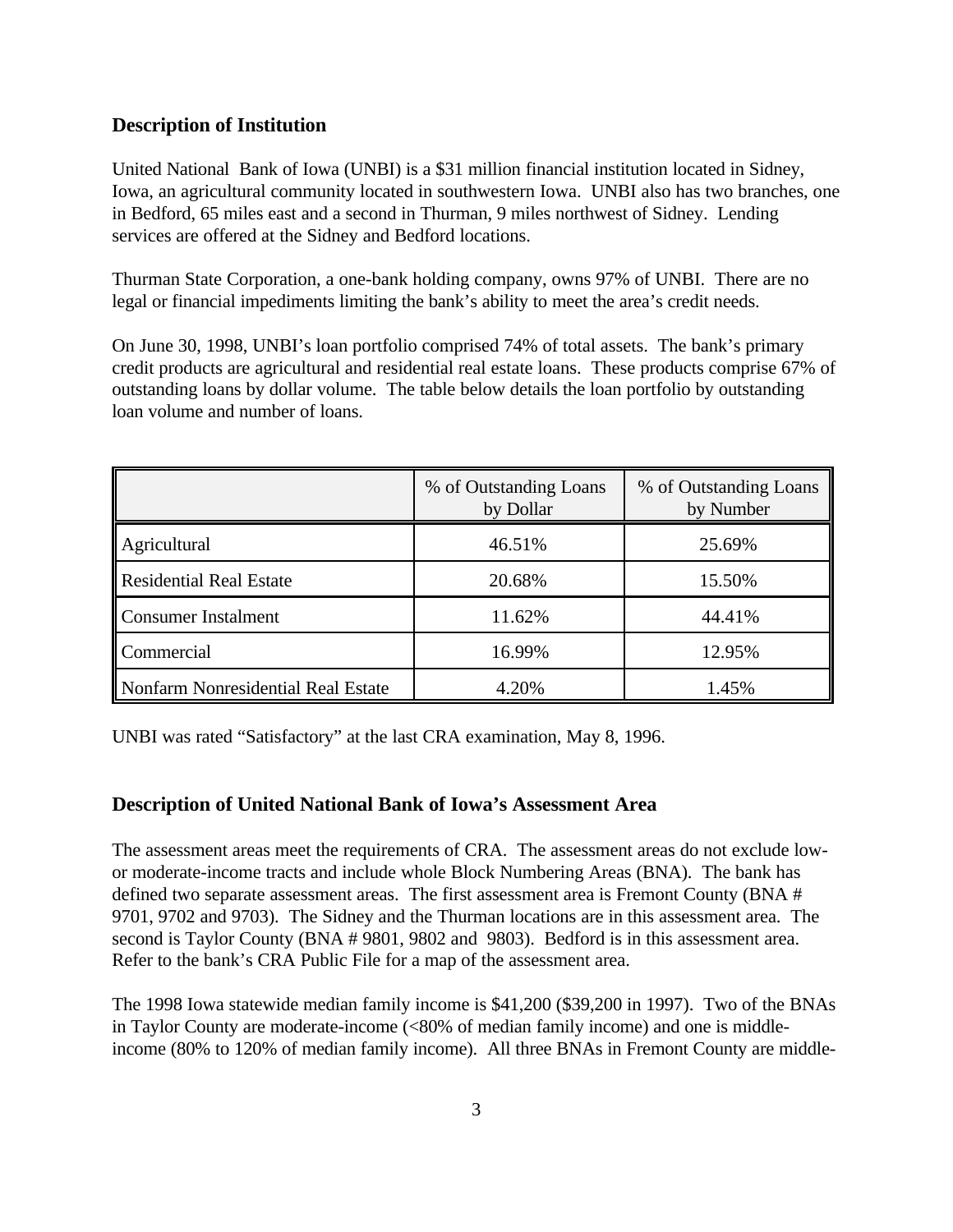income. Family incomes in the assessment areas are 22.5% low-income, 23.0% moderateincome, 25.3% middle-income, and 29.2% upper-income. The economy is stable with the main source of employment provided by agriculture, manufacturing, and government.

The local banking environment is competitive. Fremont and Taylor Counties are served by several area financial institutions and branches. The primary credit needs of the area include agriculture, housing, small business and consumer loans. We determined the credit needs of the area through community contacts in Sidney and Bedford.

#### **Conclusions with Respect to Performance Criteria**

#### The bank's lending levels are reasonable.

UNBI's net loan-to-deposit ratio is reasonable given the institution's size, financial condition, and the assessment area's credit needs. The loan-to-deposit ratio averaged 81.9% over the past eight quarters and was 80.1% on March 31, 1998. UNBI has the second highest loan-to-deposit ratio in the assessment areas. The loan-to-deposit ratios of the other institutions in the assessment area range from 57.1% to 88.6%.

#### The bank is lending in the assessment area.

UNBI originates a substantial majority of its loans within the assessment area. The table below shows the findings of our sample:

#### **ASSESSMENT AREA CONCENTRATION**

|  |  |  | (A sample of 30 residential real estate and 27 agriculture loans between 6/30/96 and 7/20/98) |  |  |  |
|--|--|--|-----------------------------------------------------------------------------------------------|--|--|--|
|  |  |  |                                                                                               |  |  |  |

|                                | <b>Number of</b><br>Loans | % of Total<br><b>Number</b> | \$ of Loans<br>$(\$000)$ | % of Total \$ |
|--------------------------------|---------------------------|-----------------------------|--------------------------|---------------|
| Inside Assessment Area         | 52                        | 91.2%                       | \$3,333                  | 83.1%         |
| <b>Outside Assessment Area</b> |                           | 8.8%                        | \$679                    | 16.9%         |
| <b>Totals</b>                  | 57                        | 100.0%                      | \$4,012                  | 100.0%        |

Lending to borrowers of different incomes and to farms of different sizes is reasonable.

UNBI has a satisfactory record of lending to borrowers of different income levels. The bank made 43% of the residential real estate loans sampled to low- or moderate-income individuals. Lending levels reflect a reasonable penetration among individuals of different income levels.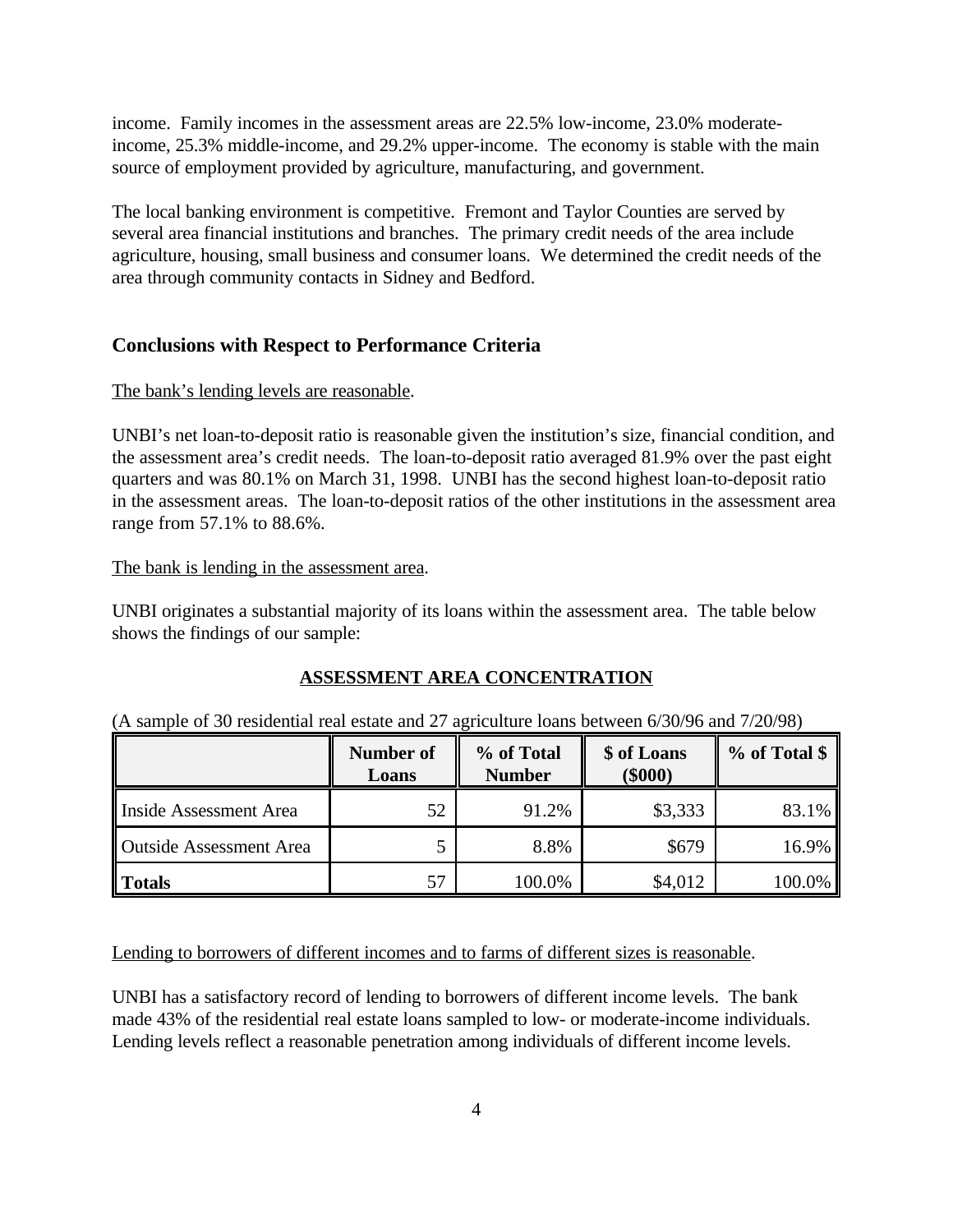The table below demonstrates the bank's breakdown of loans to individuals as compared to the income demographics of the assessment area. The breakdown of income in the assessment area is from 1990 census data.

#### **LOANS TO INDIVIDUALS OF DIFFERENT INCOME LEVELS**

| <b>Income Level</b> | \$ of loans<br>$(\$000)$ | $%$ of total \$ | # of loans | $\%$ of total # | % In<br><b>Assessment</b><br>Area |
|---------------------|--------------------------|-----------------|------------|-----------------|-----------------------------------|
| Low                 | \$96                     | 12.8%           | 5          | 16.7%           | 22.5%                             |
| Moderate            | \$203                    | 27.0%           | 8          | 26.7%           | 23.0%                             |
| Middle              | \$213                    | 28.2%           | 11         | 36.6%           | 25.3%                             |
| Upper               | \$241                    | 32.0%           | 6          | 20.0%           | 29.2%                             |
| <b>Totals</b>       | \$753                    | 100.0%          | 30         | 100.0%          | 100.0%                            |

(Sample of 30 residential real estates secured loans originated between 06/30/96 and 07/20/98)

The bank does a satisfactory job of lending to farms of different sizes. The table below demonstrates the bank's performance in making farm loans to operations of all sizes, especially small and moderate size farms. The table separates farm size by gross revenues.

#### **LOANS TO FARMS OF DIFFERENT SIZES**

| <b>Gross Revenue of</b><br>Farm / Business * | \$ of loans<br>$(\$000)$ | % of total \$<br># of<br>loans |    | $\%$ of total # | <b>Farms</b> in<br><b>Assessment</b><br>Area $(\%)^{**}$ |  |
|----------------------------------------------|--------------------------|--------------------------------|----|-----------------|----------------------------------------------------------|--|
| $$0 - $100,000$                              | \$808                    | 24.8%                          | 15 | 55.6%           | 73.3%                                                    |  |
| $$100,001 - $250,000$                        | \$1,521                  | 46.7%                          | 8  | 29.6%           | 18.5%                                                    |  |
| \$250,001-\$500,000                          | \$294                    | 9.0%                           | ◠  | 7.4%            | 6.6%                                                     |  |
| over \$500,001                               | \$635                    | 19.5%                          | ◠  | 7.4%            | 1.6%                                                     |  |
| <b>Totals</b>                                | \$3,258                  | 100.0%                         | 27 | 100.0%          | 100.0%                                                   |  |

(A sample of 27 agricultural borrowers using loan origination amount)

\* Revenue information is based on tax returns and cash-flows in each credit file.

\*\*Information taken from the 1992 U.S. Agriculture Census.